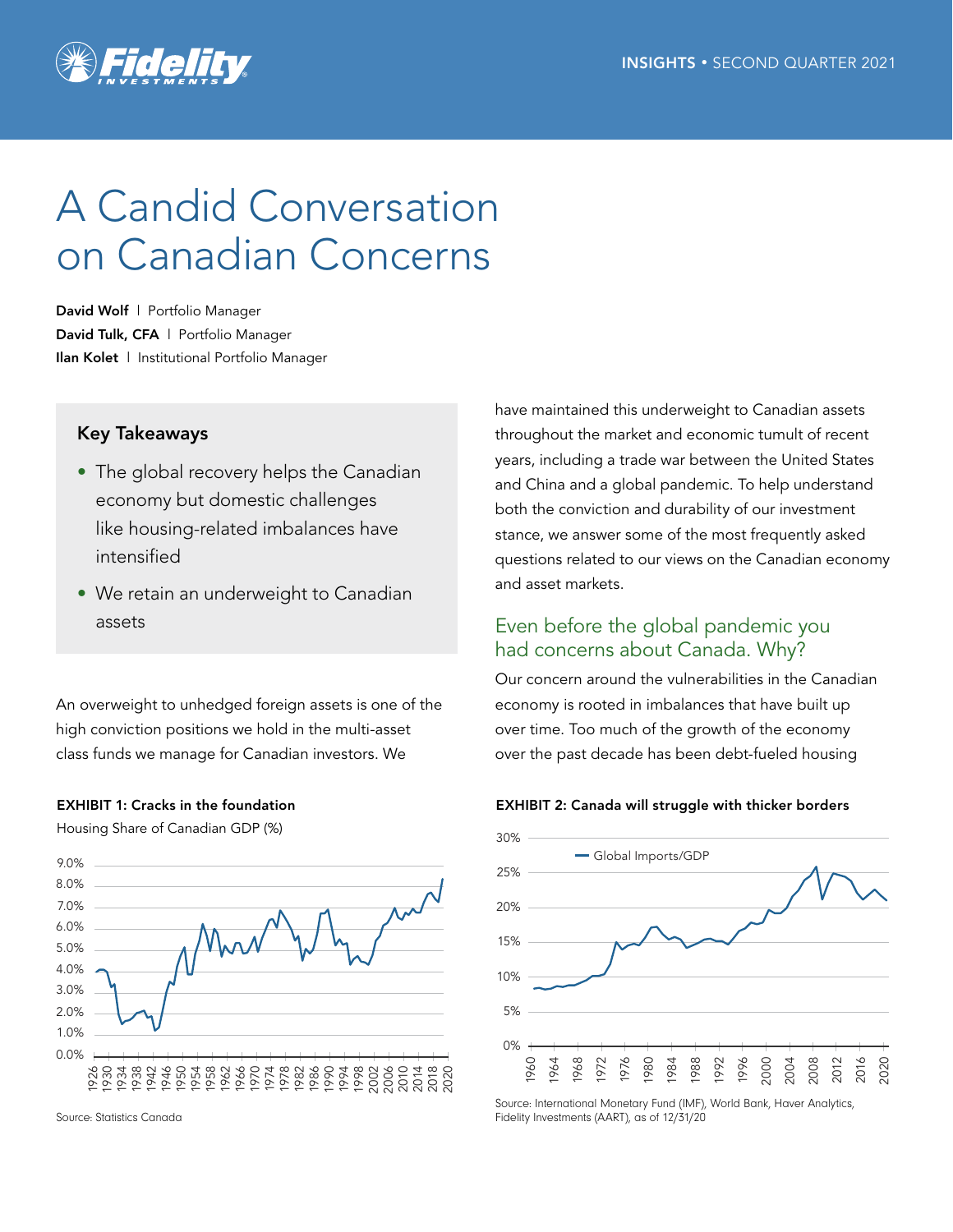and consumer spending activity at the expense of exports and productive business investment. Residential investment now accounts for nearly nine percent of Canadian economic output, the highest share in records dating back nearly one hundred years.

Another concern is the vulnerability a small open market economy like Canada faces to the observed retreat in globalization (see Figure 2). Exports have historically made up a significant share of economic output, and any increase in trade friction would disproportionately affect a country like Canada.

## How is Canada's recovery proceeding?

Canada's economy is recovering. The unemployment rate has fallen to 7.5% from a pandemic peak of 13.7%, though this remains well above the 5.7% pre-covid rate. Further progress from here is likely to be slow in the near-term, with public health measures intended to address the pandemic serving to delay the recovery. But the medium-term outlook is brighter. The increase in government transfers to individuals (see Figure 3)

### EXHIBIT 3: Government transfers to Canadian households

Transfers to households from the government change from year earlier, millions of Canadian dollars



Source: Statistics Canada

has been an order of magnitude above anything seen in Canada in the last half-century, leaving domestic consumers awash in cash and presumably eager to spend upon a fuller reopening of the economy.

However, those massive fiscal transfers have been funded by an even more massive rise in government borrowing, which has exacerbated a critical vulnerability in Canada. Household and corporate debt levels were badly extended in Canada prior to the pandemic, with public debt joining early last year. The pandemic-related increase in public debt in Canada exceeded all other G-7 countries, with private sector debt pushing higher as well. Our ongoing concern surrounds the sustainability of these debt levels and how they will be ultimately resolved. As we've noted in the past, Canadian debt excesses relative to the US have been a reliable leading indicator of the bilateral Canada-US exchange rate. The deterioration of fiscal balance sheets through the early 1990s severely undercut the value of the Canadian dollar in the years following, a risk we see poised to recur in the not-so-distant future.



#### EXHIBIT 4: Excessive debt and the Canadian dollar

\*Credit to the non-financial sector data, Canada minus U.S. Source: BIS, Statistics Canada, Federal Reserve, Haver Analytics, FMR Co.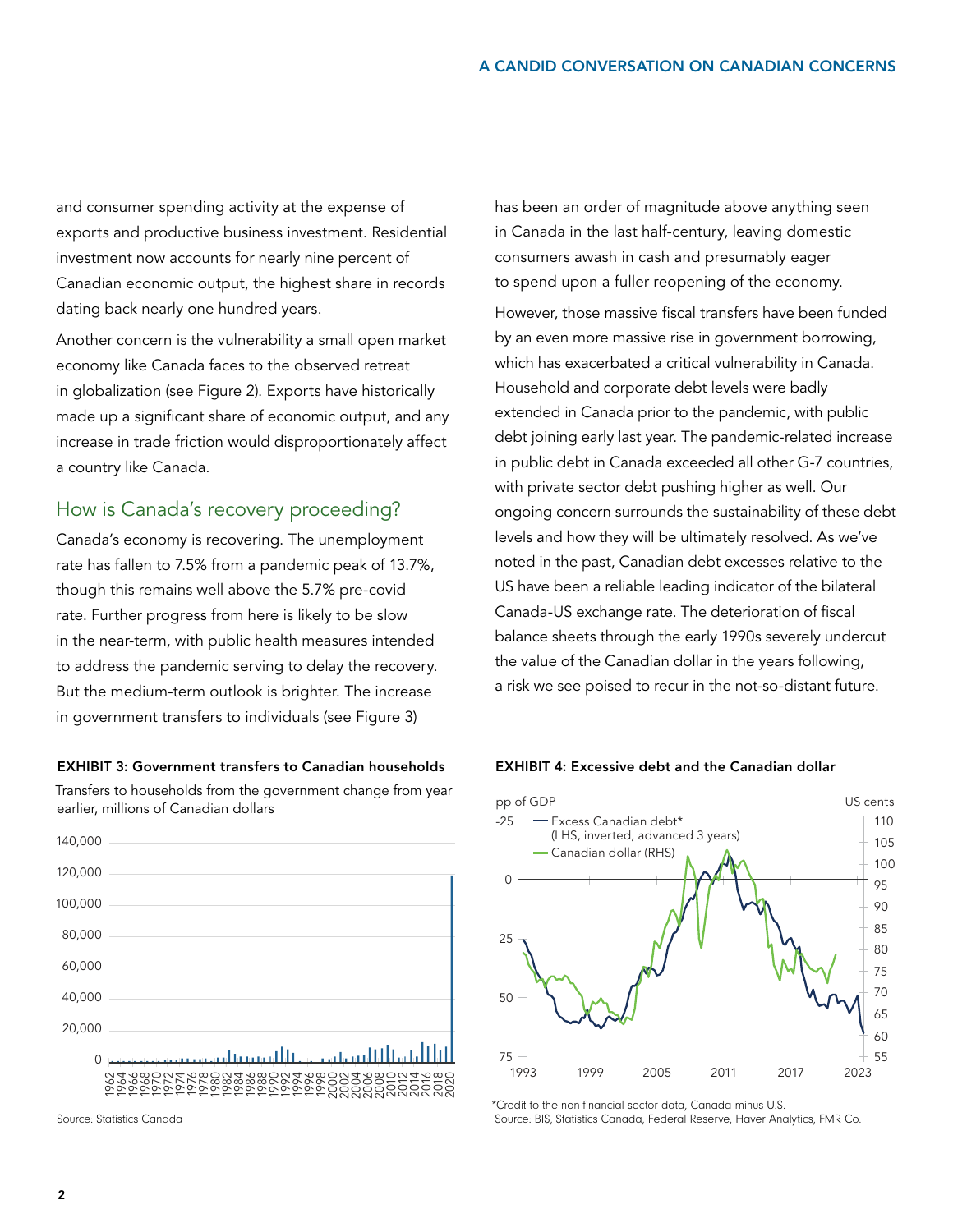# How have Canada's imbalances evolved and how will they be addressed?

Canada's imbalances have gotten worse through the pandemic. Housing has further taken over the economy, now accounting for more than 40% of all capital spending in Canada. That's only happened in three other developed countries in the past 20 years – Greece, Spain and Ireland, in what turned out to be epic housing bubbles in the mid-2000s. All three countries subsequently suffered deep recessions. All three saw peak-to-trough declines in house prices of more than 35%. In all three, prices today remain well below their peaks, more than a decade after the bubbles burst.

We can't know precisely how the housing-related imbalances in Canada will play out. But here is one possibility. The current froth in the housing market will be compounded later this year by a surge in Canadian consumer spending, as the aforementioned combination of record government transfers and post-pandemic re-opening results in the sort of 'light-switch economy' that is emerging in the US. The resulting rise in inflation

will tend to push interest rates higher, with even a small increase in rates putting enormous pressure on an already highly indebted economy. While the Canadian dollar might temporarily benefit from higher rates, as in the early 1990s, ultimately a large depreciation will be needed to improve competitiveness and support exports as domestic demand buckles. Exchange rate adjustment, which was not available to the euro-bound economies mentioned above, is likely to be a critical component in the rebalancing that will eventually be required in Canada.

# How does this outlook influence your positioning?

The central theme that underpins our overall positioning, including our overweight to risk assets generally, is the global robust reopening that is underway. As more of the population becomes vaccinated and restrictions lift, we expect record savings and pent-up demand to fuel a sharp increase in consumer spending globally. The expectation of a cyclical bump higher in growth should help economies that are levered to global growth, notably including Canada and emerging markets (EM).



EXHIBIT 5: Canadian economic imbalance indicator

\*Cumulative gap between Canadian consumption and housing investment and net exports and private nonres capex as a share of GDP, scaled. Source: Statistics Canada.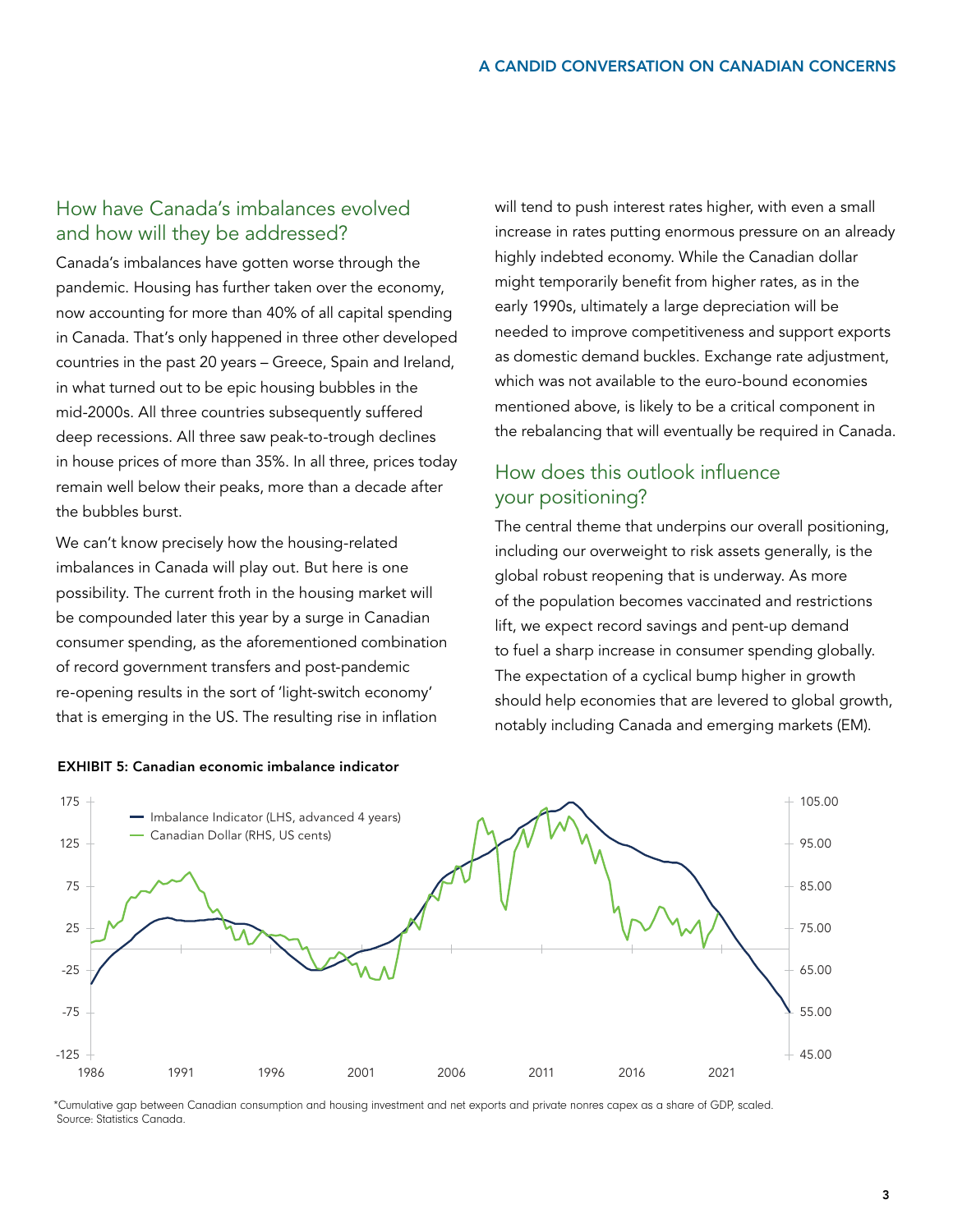As we have mentioned, however, we have structural concerns with respect to the Canadian outlook; while a number of emerging economies have their own idiosyncratic issues, owning them as a group provides diversification against the realization of Canada-specific risks. As a result, we are funding an overweight to EM equities with an underweight to Canadian equities.

We have outlined our concerns around the unsustainable trajectory of government and total economy debt in Canada and the risk they are resolved with higher inflation rates. This is one reason we are underweight Canadian bonds and overweight inflation protection within the fixed income components of our portfolios.

Another point worth highlighting is our underweight to the Canadian dollar. We've mentioned that we believe a depreciation is required to rebalance the Canadian economy, but the nuance here is that we also expect a US dollar depreciation. For this reason, we've taken positions that we believe will do well in the event

of a Canadian and US dollar depreciation, such as our overweight positions to EM and the overseas developed regions, coupled with underweight positions in Canada and the US.

The final point worth mentioning related to our Canadian dollar underweight relates to risk management. The Canadian dollar is a cyclical currency, correlated with movements in equity markets in particular (see Figure 6). So when markets go down, the CAD also tends to go down, as investors shift their holdings in favour of safe-haven currencies. The market upset early last year was a prime example. As global markets fell, the Canadian dollar depreciated sharply. Our underweight to the Canadian dollar cushioned the impact of this decline in the multi-asset class portfolios we manage for Canadian investors.

### David Wolf, David Tulk and Ilan Kolet, April 21, 2021



[Follow Fidelity Canada on Twitter @fidelitycanada](https://twitter.com/fidelitycanada)



## EXHIBIT 6: The Canadian dollar is a cyclical currency

S&P500 returns and the CAD/USD exchange rate, % change from year earlier